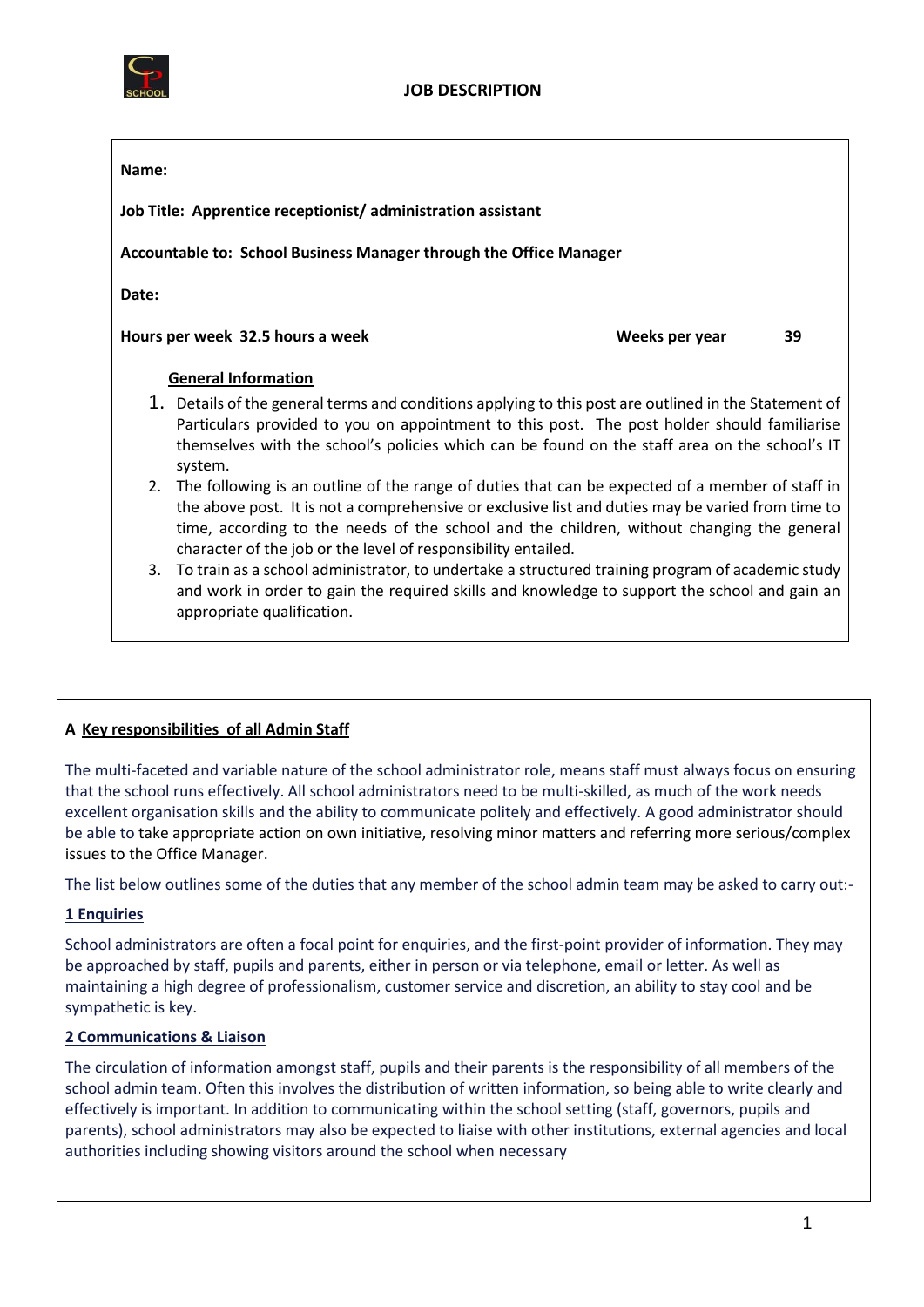

### **3 Organising and note taking at meetings**

These could include staff meetings, meetings of school governors, and school committees and boards, annual reviews; with tasks including organising and circulating information about the meeting, the preparation and distribution of agendas before the meeting, and minute-taking and distribution of minutes and action points after the meeting

# **4 Administration of the pupil information**

Co-ordinating the recording or collation of information from registration, absences, medical information, dietary requirements, reports, pupil development targets etc

### **5 Data entry and management**

School admin staff will be responsible for the upkeep of the school's management information system (MIS), requiring a high level of IT proficiency. They may also be involved in the collation and entry of data relating to various areas of school activity. As such, all school administrators play a key role in school record-keeping.

### **6 Preparation of reports and statistics**

The data held within the MIS may be used by the administrator in the preparation of reports and statistics for either use within the school (e.g. staff and management meetings) or externally (e.g. submitting reports or statistical information to local authorities).

### **7 General office duties**

In addition to handling phone calls, emails and letters, this may include filing, photocopying and other clerical tasks. School administrators are generally expected to have a good level of IT literacy, be confident in word processing and be able to cover for colleagues in their absence or in times of acute work pressure and train colleagues and new staff under the direction of the Office Manager

#### **8 Organising and facilitating educational and social activities**

The school administrator may be asked to be involved in anything from booking minibuses and theatre tickets or accommodation for school trips, to selling raffle tickets, school dance tickets or helping to organise other school events.

#### **9 Budgets and financial records**

Some school administrators are involved at a high level in the management of school budgets and financial records; others may be concerned with school finances on a lesser scale involving dinner money, school trips and other funds.

# **10. School procedures**

To adhere to all school procedures and policies, to contribute to safeguarding the welfare of children in the school and the overall ethos, work and aims of the school in meeting the needs of the children